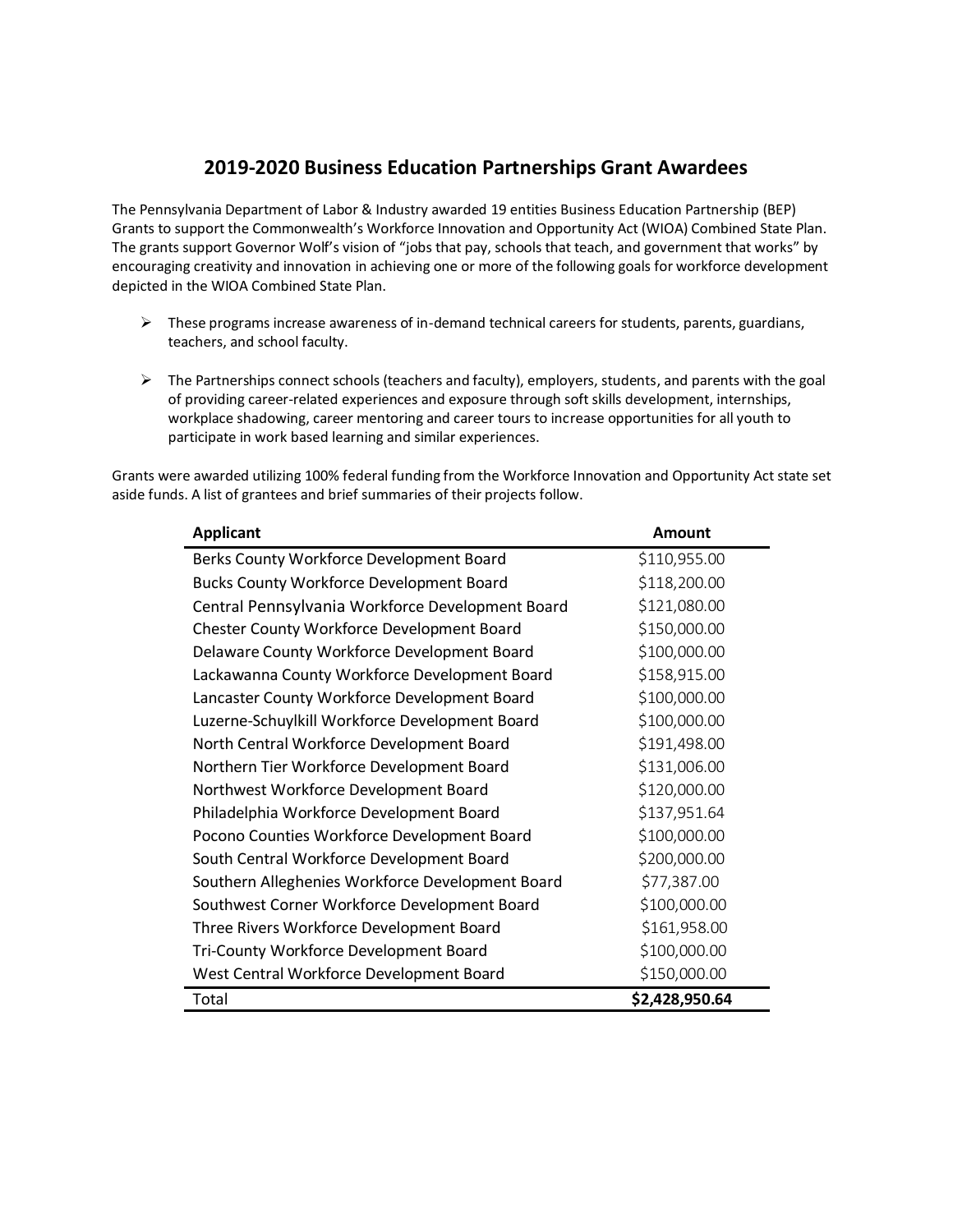#### **Grantee:** Berks County Workforce Development Board

## **Grant Title:** Career Ready Berks: Connecting Our Students as the Next Generation of Workforce Talent **Amount Awarded:** \$110,955.00

#### **Location:** Berks County

**Project Summary:** This demonstration project proposes to employ an innovative, multi-faceted approach to the continuing coordination and expansion of a framework of programs, inaugurated by the Career Ready Berks Pathways Alliance, designed to educate and enhance Berks County Middle/High School Teacher and Student awareness of exposure to diverse, but realistic education and career opportunities that will create, grow, and retain the next generation of workforce talent here in the Greater Berks County Region.

### **Grantee:** Bucks County Workforce Development Board **Grant Title:** Career Exploration and Employability Skills **Amount Awarded:** \$118,200.00 **Location:** Bucks County

**Project Summary:** The Bucks County Workforce Development Board presents the "Career Exploration, Education and Preparation" project which will serve Bucks County School Youth and Bucks County Businesses. The project objectives are to increase career awareness and opportunities for students and educators of career paths in manufacturing, healthcare, and other in-demand industries in Bucks County.

## **Grantee:** Central Workforce Development Board **Grant Title:** Building Connections for Tomorrow **Amount Awarded:** \$121,080.00 **Location:** Centre, Clinton, Columbia, Lycoming, Mifflin, Montour, Northumberland, Snyder, Union **Counties Project Summary:**

This project will help prepare students to be future ready in Central PA by building opportunities to connect local businesses with parents, guardians, students and school districts to promote job opportunities and career pathways and identify the foundational skills students need to be employable. This will be accomplished through interactive and engaging events such as Parent "Pathways" Nights, a 12-month youth mentoring program, and the build-up of visual content to the industry cluster pages on pathtocareers.org to be more appealing to a younger audience.

## **Grantee:** Chester County Workforce Development Board

**Grant Title:** Chester County BEP

#### **Amount Awarded:** \$150,000.00

**Location:** Chester County

**Project Summary:** This Project provides hands-on career exploratory learning beyond the classroom for at least 1,200 elementary, middle and high school students, as well as 300 parents and educators. Goals of the project are to provide authentic learning for career awareness, expand the Career Ready Chesco website, and expand after school and Summer career academies to multiple year offerings within a highpriority industry, which will allow students to matriculate each year to a new level.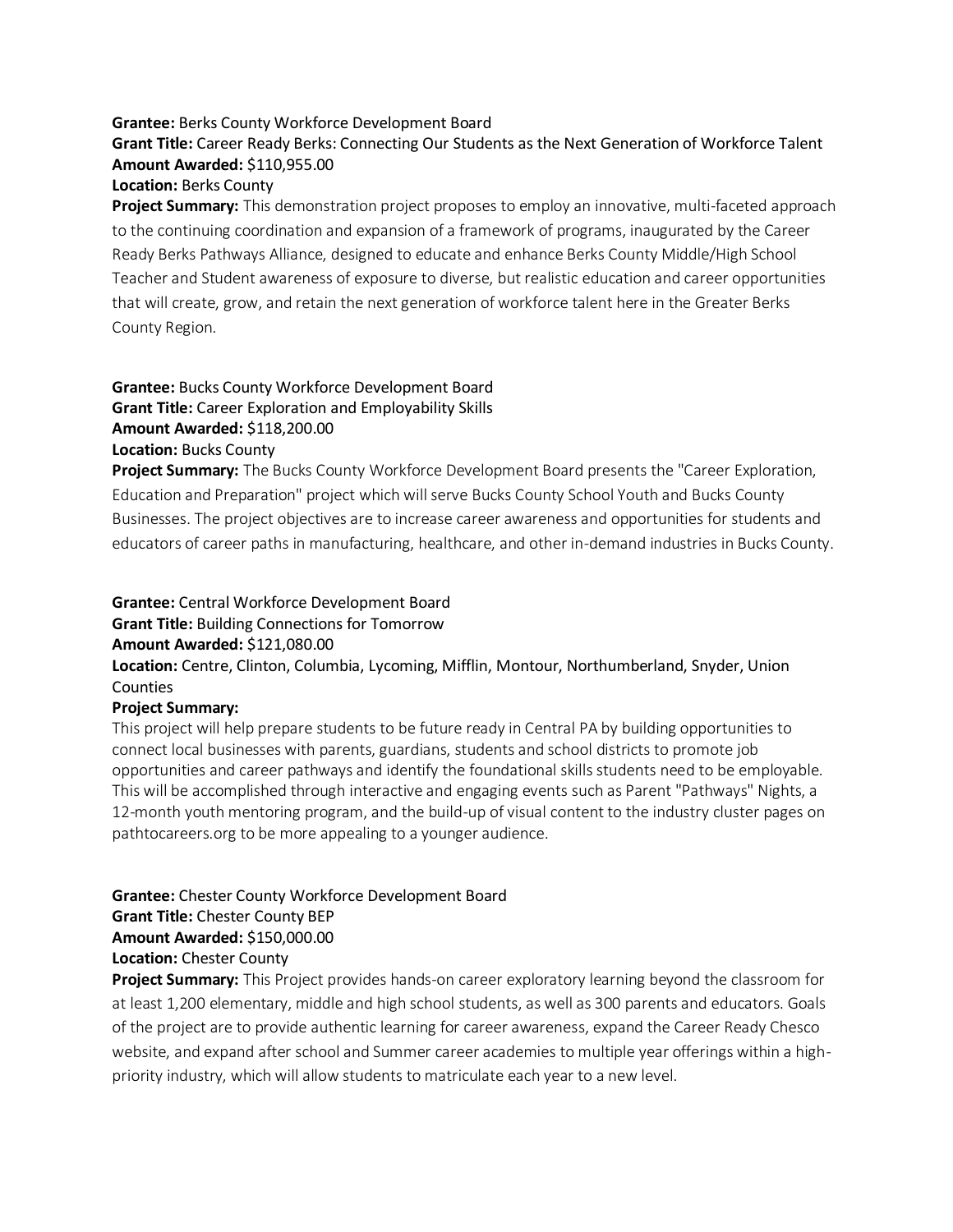## **Grantee:** Delaware County Workforce Development Board **Grant Title:** Two Generation Career Exploration and Education Program **Amount Awarded:** \$100,000.00 **Location:** Delaware County

**Project Summary:** The Delaware County Workforce Development Board proposes to continue the Two-Generation Career Exploration and Education Program to serve adults and high school students residing in Delaware County who are interested in exploring career pathways in Manufacturing or Health Care. The goal is to connect both students and their parents to pre-apprenticeship and apprenticeship programs with Delaware County employers and disrupt the cycle of intergenerational poverty.

**Grantee:** Lackawanna County Workforce Development Board

**Grant Title:** BEP 3.0 Excite, Explore, Excel (EEE)

**Amount Awarded:** \$158,915.00

**Location:** Lackawanna County

**Project Summary:** The design of the BEP 3.0-EEE Project is to reach approximately 4,000 elementary, intermediate, and high school students and educators with emphasis on the provision of career information, materials, instruction, interest inventories, and many other avenues that provide ageappropriate, hands-on career-related activities. The goal is to enable the acquisition of knowledge that promotes both short- and long-term career planning and decision-making capabilities.

**Grantee:** Lancaster County Workforce Development Board **Grant Title:** Career Ready Lancaster **Amount Awarded:** \$100,000.00 **Location:** Lancaster County

**Project Summary:** The objective of this Business-Education Partnership Grant opportunity is to provide relevant experiences for students and businesses in Lancaster County. Every high school senior in Lancaster County will graduate from high school with an achievable career and post-secondary plan that will maximize their talents and afford them with a family-sustaining quality of life.

**Grantee:** Luzerne-Schuylkill Workforce Development Board

**Grant Title:** Invest In Your Future II

**Amount Awarded:** \$100,000.00

**Location:** Luzerne, Schuylkill Counties

**Project Summary:** The Invest in Your Future II Project combines job skills training through Workplace Boot Camp, paid internships, mentoring initiatives, and community wide career awareness events. The project will provide students with real-world experience and boost employability upon graduation.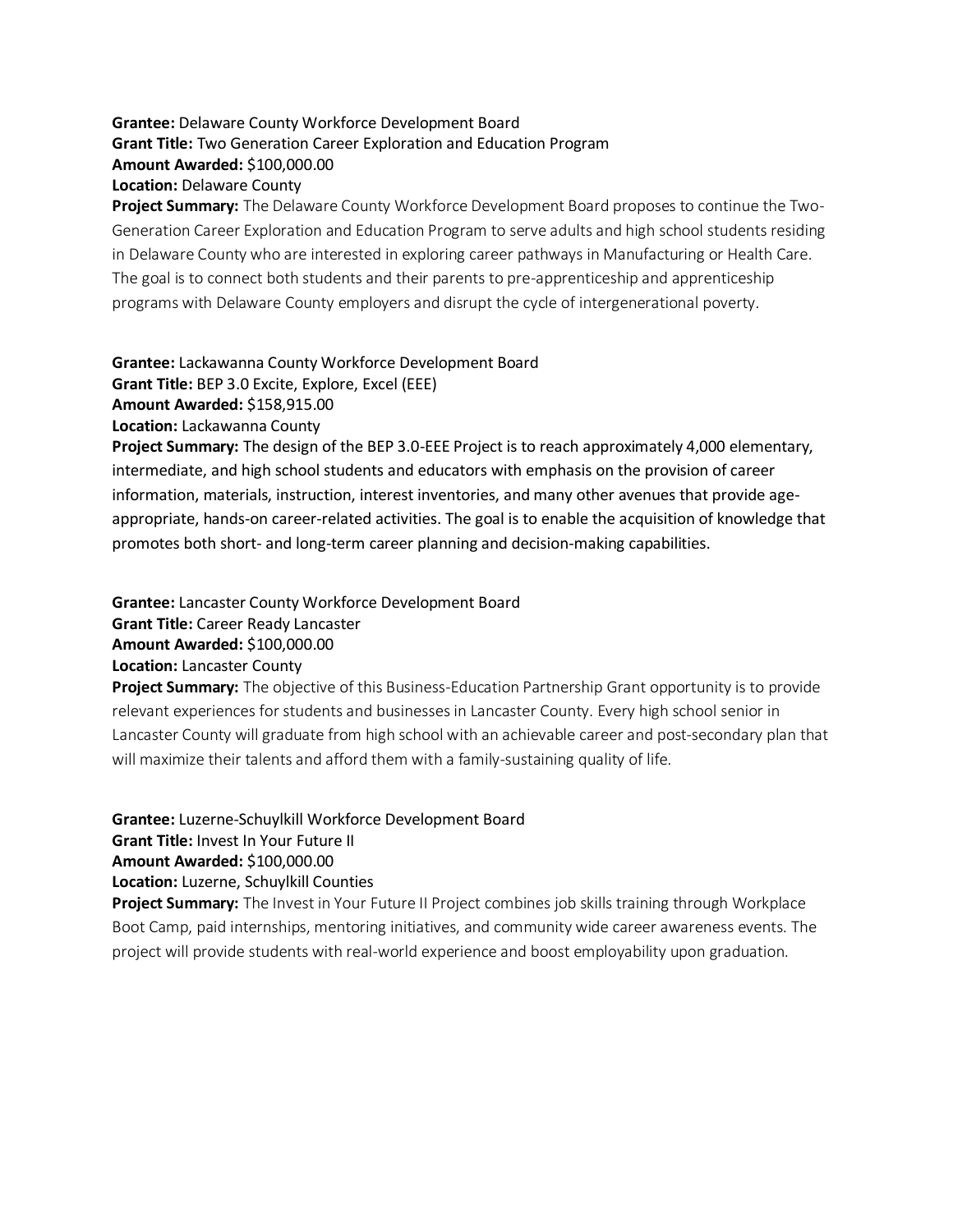## **Grantee:** North Central Workforce Development Board

### **Grant Title:** Workforce Solutions – Business and Education Connect

**Amount Awarded:** \$191,498.00

**Location:** Cameron, Clearfield, Elk, Jefferson, McKean, Potter Counties

**Project Summary:** Objectives of this continuation project are to ensure that elementary, middle and high school students, parents, and guardians as well as school districts in the six-county region are aware of the career opportunities in our region and in the Commonwealth, to ensure an understanding of the education and skill needs of these jobs, and to increase outreach to additional community partners, students and the WIOA Youth Provider. This will in turn ensure that a pipeline of workers is being created for local employers and addressing the skills gap.

## **Grantee:** Northern Tier Workforce Development Board **Grant Title:** NT Business Education Partnership – Career Coaches **Amount Awarded:** \$131,006.00

**Location:** Bradford, Sullivan, Susquehanna, Tioga, Wyoming Counties

**Project Summary:** This project will continue the extremely successful NT BEP for a sixth year. It will expand services to include increased connections to work-based learning opportunities, more connections to STEM activities, and increased parental involvement.

## **Grantee:** Northwest Workforce Development Board

**Grant Title:** Student in the Workplace

### **Amount Awarded:** \$120,000.00

## **Location:** Clarion, Crawford, Erie, Forest, Venango, Warren Counties

**Project Summary:** The Students in the Workplace demonstration project will offer experimental opportunities to students to interact with employers and employees in high-demand occupations in their community. Emphasis will be placed on low-income middle and high school students, and their families that meet WIOA eligibility requirements.

## **Grantee:** Philadelphia County Workforce Development Board

## **Grant Title:** Influencing STEM Choices in Middle School for Intentional Transitions to CTE Programs **Amount Awarded:** \$137,951.64

#### **Location:** Philadelphia County

**Project Summary:** Philadelphia Works (PW) with their partners The Philadelphia Youth Network (PYN), STEAM Works Studio and the School District of Philadelphia (SDP), as well as engaged employer partners in Transportation & Logistics, Healthcare, and Business Services, will provide career exposure to 200 rising 7th, 8th, and 9th grade students. This demonstration project will engage students and build their families' interest in middle-skill, high-skill and professional careers in high-priority industries.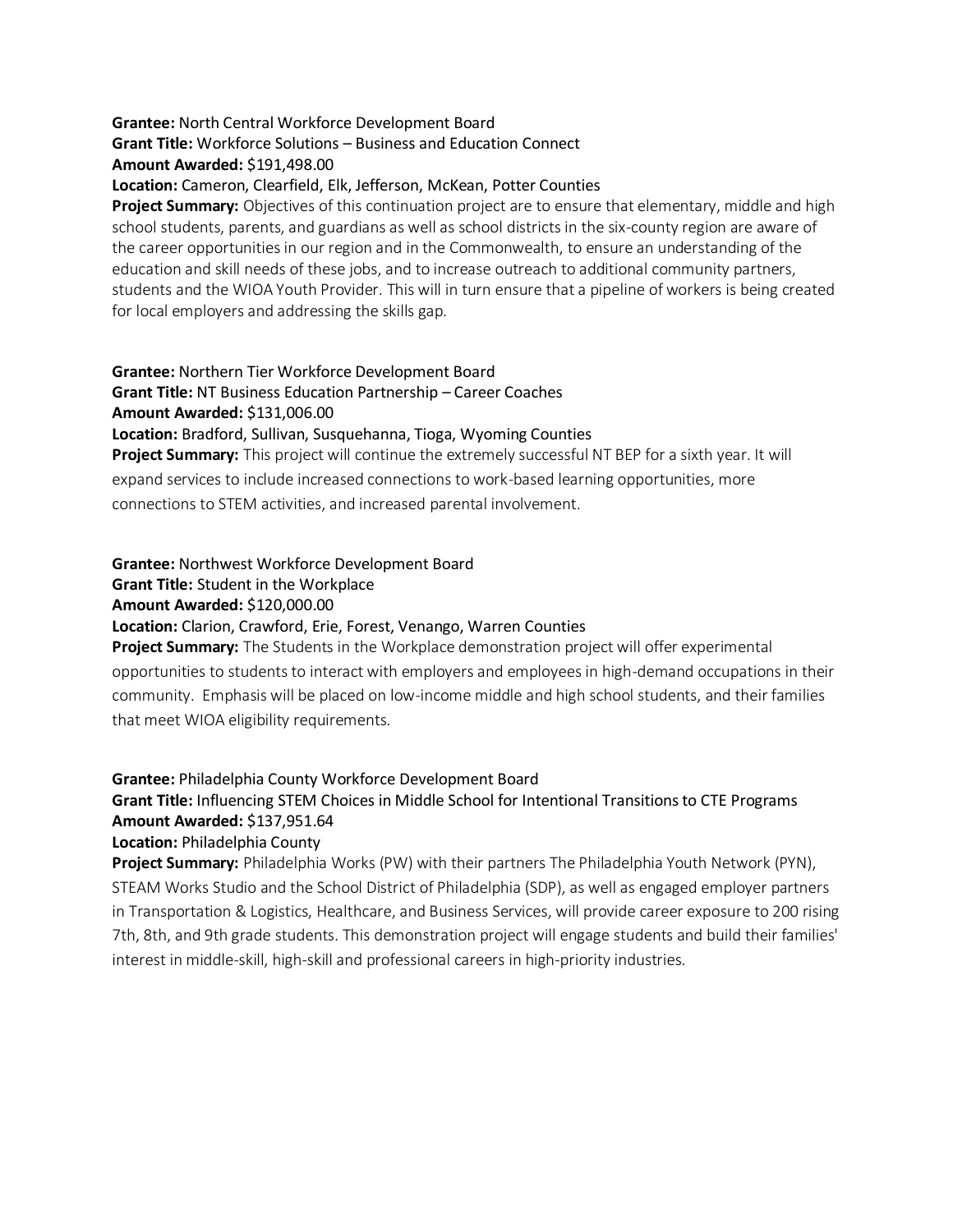**Grantee:** Pocono Counties Workforce Development Board **Grant Title:** Pocono Counties Business Education Partnership Program **Amount Awarded:** \$100,000.00 **Location:** Monroe, Pike, Wayne Counties **Project Summary:** This emerging business-education partnership is a continuation project. It is a collaborative effort among educators, business, community groups, and workforce and economic development organizations to develop a county-wide mentoring and internship program that will empower high school students from challenged backgrounds to achieve college and career success through skills training and meaningful work experiences.

**Grantee:** South Central Workforce Development Board

**Grant Title:** Career & Workforce Readiness

**Amount Awarded:** \$200,000.00

**Location:** Adams, Cumberland, Dauphin, Franklin, Juniata, Lebanon, Perry, York Counties

**Project Summary:** This project will be a continuation and expansion of the existing plan. The goal is to provide a regional platform/opportunity to share experiences, leverage partnerships for economies of scale and equity, to avoid duplication of efforts and share best practices, and develop new career planning programs and activities. Efforts will be focused on expanding outreach to all stakeholders; students, parents, educators, employers and community-based organizations.

#### **Grantee:** Southern Alleghenies Workforce Development Board

**Grant Title:** STEM Ecosystem EnVISION: An Explosion of Collaboration is on the Horizon in the Southern Alleghenies

#### **Amount Awarded:** \$77,387.00

#### **Location:** Bedford, Blair, Cambria, Fulton, Huntingdon, Somerset Counties

**Project Summary:** The objectives of this project are to motivate students in grades 6 through 12 to pursue STEM and technology careers, provide educators opportunities to gain knowledge and insights from employers, including understanding their currents needs versus the skills gaps in order to drive the development of curriculum enhancements, extend opportunities to employers, parents, and schools to develop our future workforce through innovative and interactive activities, and build partnerships that cultivate an ecosystem that promotes training and encourages resource-sharing.

## **Grantee:** Southwest Corner Workforce Development Board **Grant Title:** Business Education Partnership **Amount Awarded:** \$100,000.00 **Location:** Beaver, Greene, Washington Counties **Project Summary:**

This project will continue the development and coordination of a continuum of programs and partnerships that connect area youth to careers that offer sustaining wages and growth potential. The Southwest Corner Business Education Partnership will result in local youth, parents, guardians, educators, and school administrators acquiring the resources, knowledge, and skills necessary for informed career choices, which is especially vital regarding the education and training required to pursue careers in highdemand, high-growth industries.